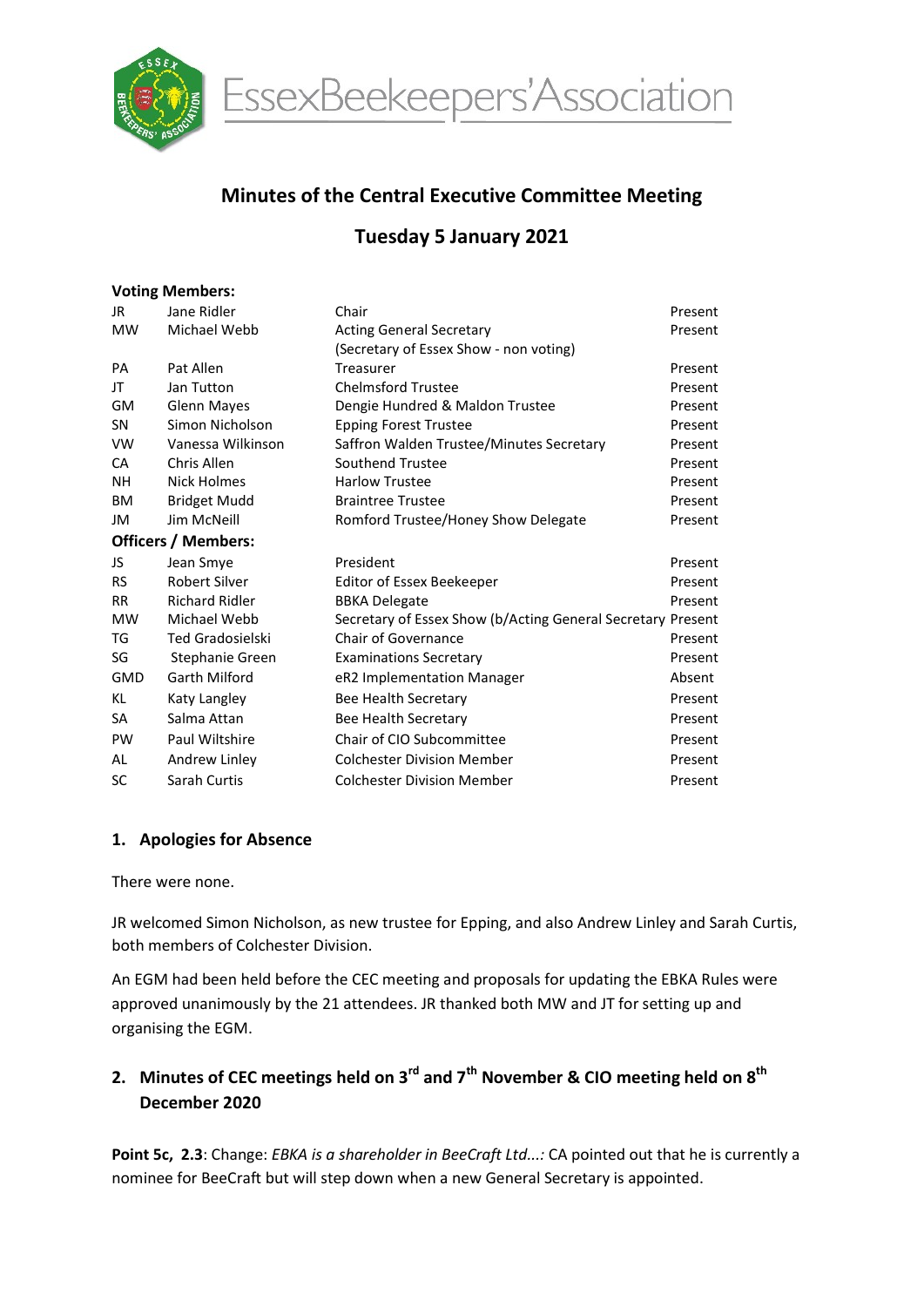Corrected to: CA pointed out that he is currently a nominee for BDI Ltd.

Point 9: Change: PA said her husband might be able to give a presentation on solitary bees, as he works for the Wildlife Trust.

Corrected to: .... as he is a volunteer for the Essex Wildlife Trust.

### 3. Matters arising not on Agenda/action updates

#### Point 5 b and c

VW said that points raised at the last CEC meeting about the Privacy Policy would be considered at the next Governance SubCommittee meeting on 16 February.

Corrections to the Trustee Handbook had been incorporated into a final version, which had been sent to all CEC members at the end of 2020.

In the Handbook, a list of names of CEC postholders with their ebka email addresses is referred to: NH agreed to compile the list for the EBKA website.

Action: TG to add points raised at November CEC meetings about the Privacy Policy to agenda of next GSC meeting.

#### Action: NH to add list of CEC postholders with their ebka email addresses to the website.

VW reported that all CEC policies and the Trustee Handbook were ready to be made available on the website. The question was whether any documents should have password protection or whether they would be freely available. NH had already created an EBKA Rules and Policies webpage and he showed it to the CEC on Zoom.

NH explained that the EBKA website is created in WordPress which has limitations relating to password protection. A webpage can be password protected but links to PDFs on that page are not protected. His question was why would we wish to hide any of our documents? They are not commercially sensitive and would not lead to a breach in data security. We should be working from a position of openness.

Password protection makes it harder to manage the website and is a barrier to sharing knowledge. Members would need to know/remember the password and having some policies on one page and some on another would break the flow of reading, making understanding harder.

Ideally appendix documents, for e.g. the Health & Safety Policy, Trustee Handbook would link direct to those documents on the website. However, NH said this would create a lot of work: listing the appendices in the relevant place below the main document is sufficient.

The principle of having all policies and the Handbook freely available was discussed, with many expressions of support for NH's view.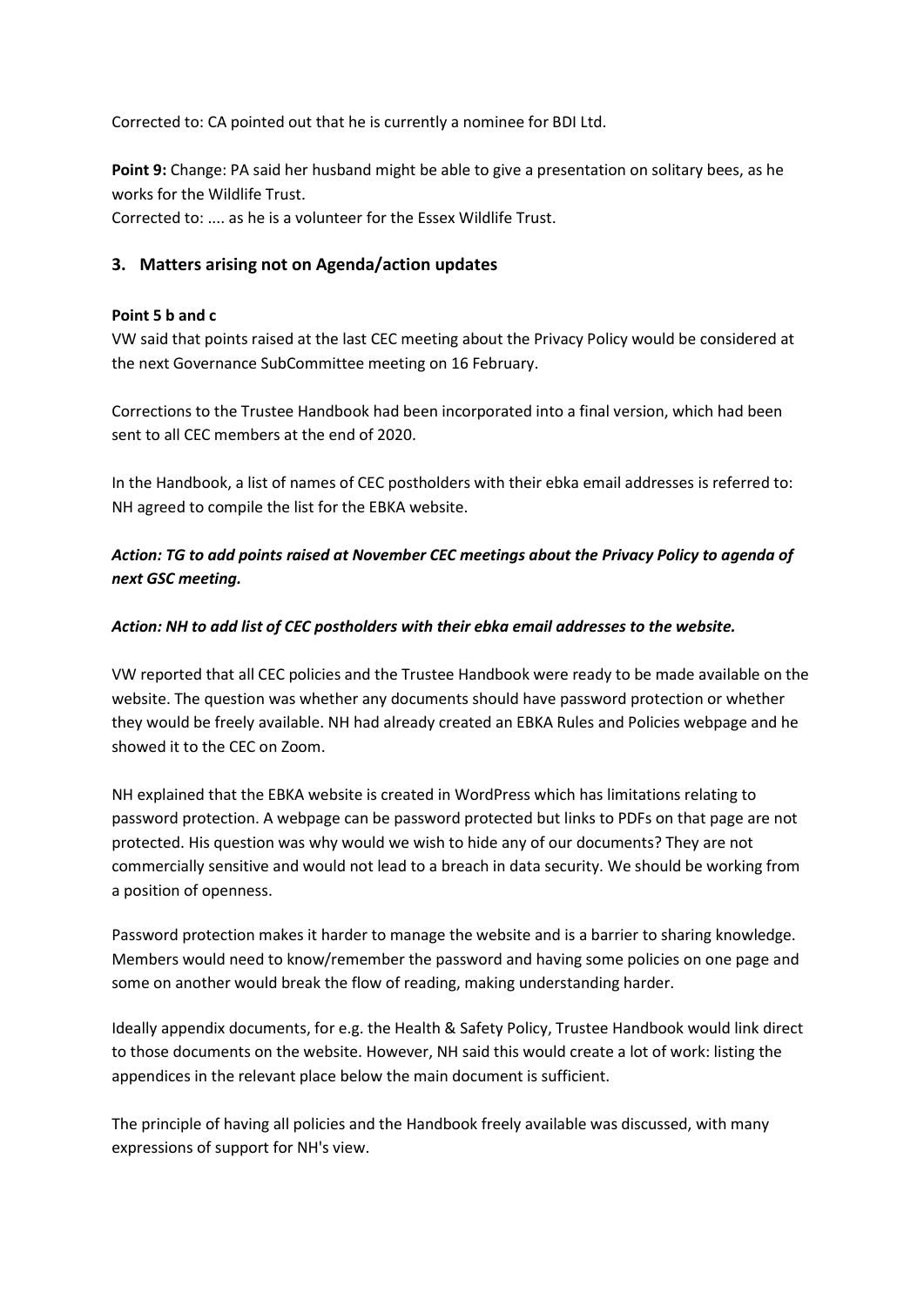NH proposed that 'The EBKA Rules and Policies webpage should be open and accessible straightaway'

Agreed unanimously

### 4. CIO Discussion and Proposals

JR had circulated a CIO Proposal document, which contained both feedback from the CIO meeting with John Rhodes, and her own views. She said that the CEC had worked hard on the issue of conversion of EBKA from an unincorporated association to a CIO and there had been approval at the 2020 AGM to move forward. However, in a subsequent CEC meeting, trustees had expressed concern about the proposed CIO constitution and it had been agreed that more time was needed for research. A CIO subcommittee had been formed and a meeting was set up with John Rhodes in December. We were grateful for his balanced and measured views at the meeting.

JR's proposal document summarised the advantages and disadvantages of conversion to CIO and she argued that the disadvantages of conversion for EBKA outweigh the advantages at this time.

JS agreed that EBKA was not ready to become a CIO, although a time might come in the future. NH's opinion was that conversion was not a good use of Association funds or CEC resources. The issue of EBKA apiaries needed to be addressed, with more guidance and training, and increasing awareness. BM said that it would be better to take out more trustee liability insurance than to create a CIO. SN reported that Epping Forest had discussed the issue and was also in favour of retaining unincorporated charity status.

JR proposed that 'the application for CIO status is not progressed by the trustees unless/until the balance of the argument changes'

Agreed unanimously

In addition, JR proposed 'that this decision is presented to the 2021 AGM for ratification with reasons and explained to the membership in advance in the February Essex Beekeeper'

Agreed unanimously

### 5. Treasurer's Report

PA highlighted issues raised in her report, which was circulated to the CEC ahead of the meeting.

Gift Aid: PA still has concerns about Gift Aid claims. She agreed that the document listed in the Trustee Handbook appendix should be reviewed before uploading again to the relevant webpage.

#### Action: PA to discuss Gift Aid document with MW.

Examination of Accounts: The person who examined EBKA's accounts last year is unavailable for this year's accounts. PA suggested Paul Davis who is currently treasurer to the Havering Group of Essex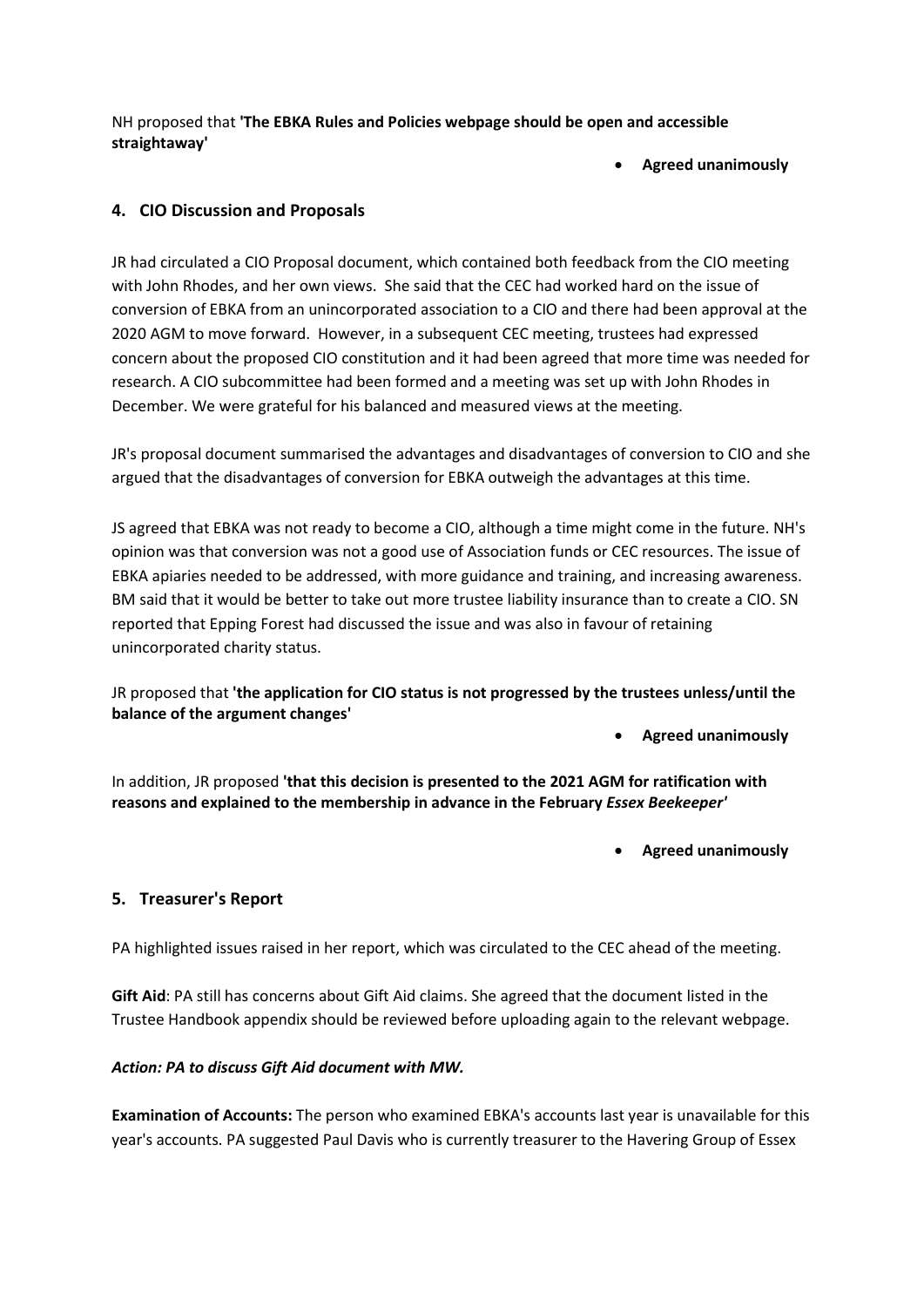Wildlife Trust. He has been treasurer to several groups over the years, e.g. Bursar for a school in Surrey with a £2m budget.

KL asked if there were any rules or stipulations associated with the appointment of an accounts examiner. PW said that there were a lot of caveats for non-professional examiners, relating to experience of financial management, etc and that it was up to an accountant to explain why he was competent. There is time to find out this information, as well as the cost, before the work is needed. MW suggested that a range of charges between £400 and £500 would be reasonable.

### Action: PA to research and appoint an accounts examiner

JT explained that the Treasurer for Chelmsford is concerned that the division's examined accounts would not be delivered on time. During a pandemic, it is difficult for the Treasurer to 'walk through' the accounts with the examiner, which is normally face to face with hardcopy documents.

JR suggested that Trustees ask their divisional Treasurers whether this is a common problem.

## Action: Trustees to check with their Divisional Treasurers whether their accounts can be delivered on time to PA.

PA reported that the 2020 accounts were closed. Templates for the new layout for CEC and divisional receipts and payments accounts spreadsheets have been sent to Treasurers for this year's accounts.

## 6. Divisional Leases

JR had compiled a Table of EBKA Leases for Trustees, with the aim of providing them with a good understanding of what is in place in the divisions and what extra insurance might be needed. She had attended a free seminar on Charity Insurance & Risk Assessments for small charities in Essex and is aware we need to give insurance careful consideration with respect to our circumstances and the extra costs.

The Table is incomplete and more information is needed. No information has been received from Colchester, Maldon and Southend. JR highlighted that Chelmsford have a good 'memo of understanding' for their leases and Braintree have organised insurance cover, but certain Romford leases are a problem. KL reported that Epping leases are verbal agreements and there was no plan to make them anything else. It was understood that items on apiary land would be covered by BBKA Insurance or members' house insurance. PW advised checking that all risks had been considered.

## Action: Trustees of Colchester, Maldon and Southend to provide JR with information about divisional leases and all Divisions to complete the gaps where necessary.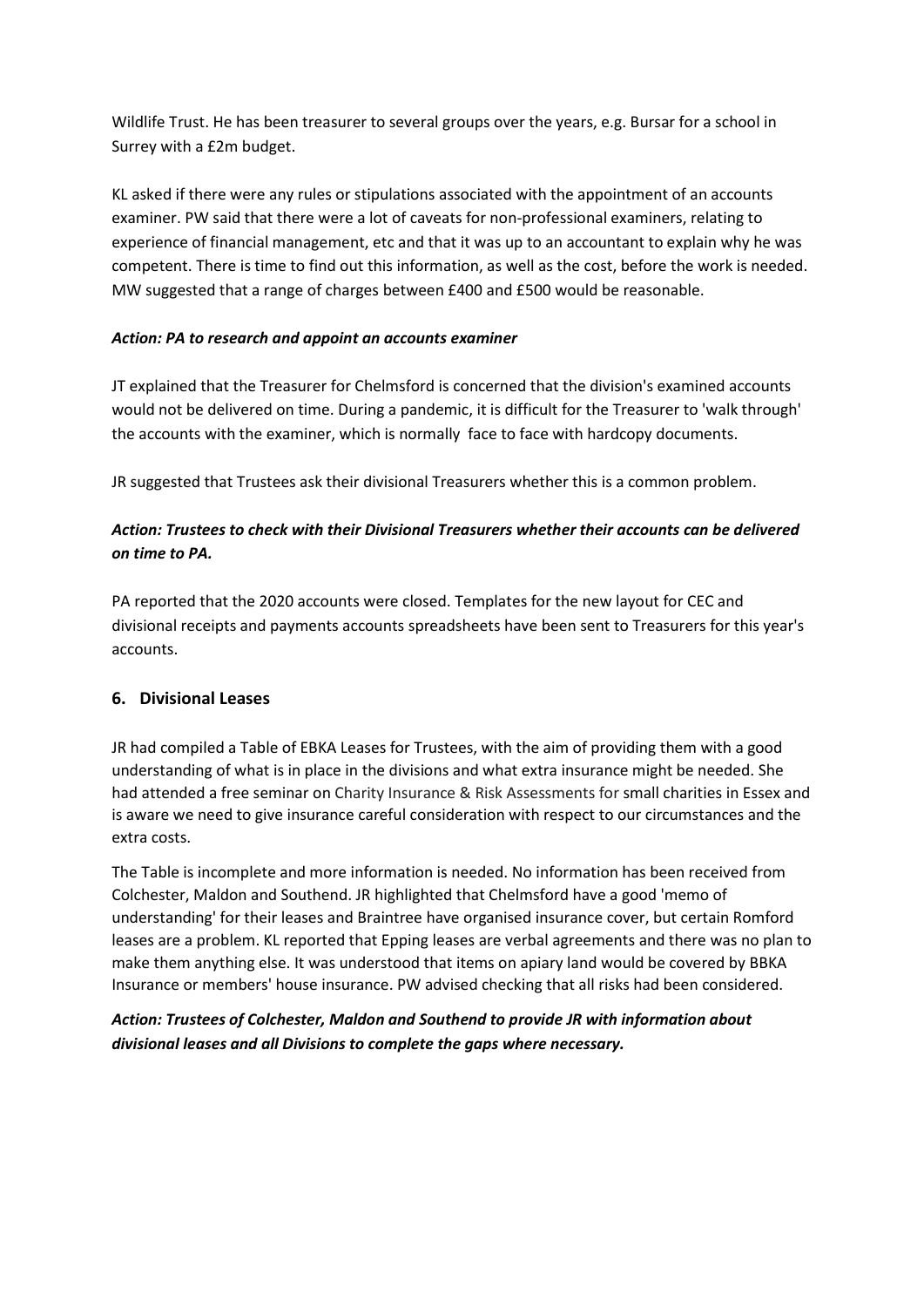## 7. Draft Agenda for EBKA 2021 AGM

MW summarised the draft AGM agenda which had been circulated to CEC members. Given current pandemic restrictions, the AGM would almost certainly be held on Zoom. He will finalise the agenda and set up the meeting. After some discussion, it was agreed that a proposition would be included (with reasons given) that CIO status for EBKA is not progressed unless/until the argument changes in its favour.

MW thanked JT for chairing the AGM as Presiding Officer. Experience of the recent EGM had emphasised the need to hold the AGM on Zoom in the most technical and professional way possible. A voting system needs to be worked out, as well as the ability to display AGM documents on a split screen for viewing by all.

MW remarked that the Presiding Officer for 2022 would be from Harlow as host division for that year.

Penny Learmonth needs to update the Book of Commemoration in time for this year's AGM. MW will write to Trustees to ask if any members from their divisions had passed away in 2020.

### Action: MW to write to Trustees, Chairs and Divisional Secretaries to ask if any of their members had passed away in 2020.

It was agreed that, after AGM business, there would be an interval for attendees to make a cup of tea, followed by a talk on solitary bees.

SG said that there were no BBKA examination certificates to present as there had been no examinations in 2020.

JR said that VW had agreed to the appointment of General Secretary, although she was reluctant to do so because there are already a number of members on the CEC from Saffron Walden division; she hoped a member of another division would be willing to take on the role in due course.

JR pointed out that we still have no Education or Membership Secretaries.

SA and KL said they wished to step down as Bee Health Officers. JS asked them to reconsider: they have made such a valuable contribution. Given their decision, JR asked Trustees to try to find someone in their divisions who might be interested in taking on the role.

### Action: Trustees to ask members of their divisions about volunteering for the EBKA Bee Health Officer role.

PA is willing to continue as Treasurer for another year. She said she would like someone to take over the role in 2022.

A Minutes Secretary is needed to take over from VW.

### 8. Health & Safety Training

Health & Safety is of key importance to beekeepers, and potentially presents the highest risk. Both Saffron Walden and Southend had highlighted concerns about the role of Appointed Safety Officers in their divisional reports. JR suggested a seminar in the Spring to get interested people together for some form of training. She asked Trustees to check if any of their members might have Health & Safety in their professional careers.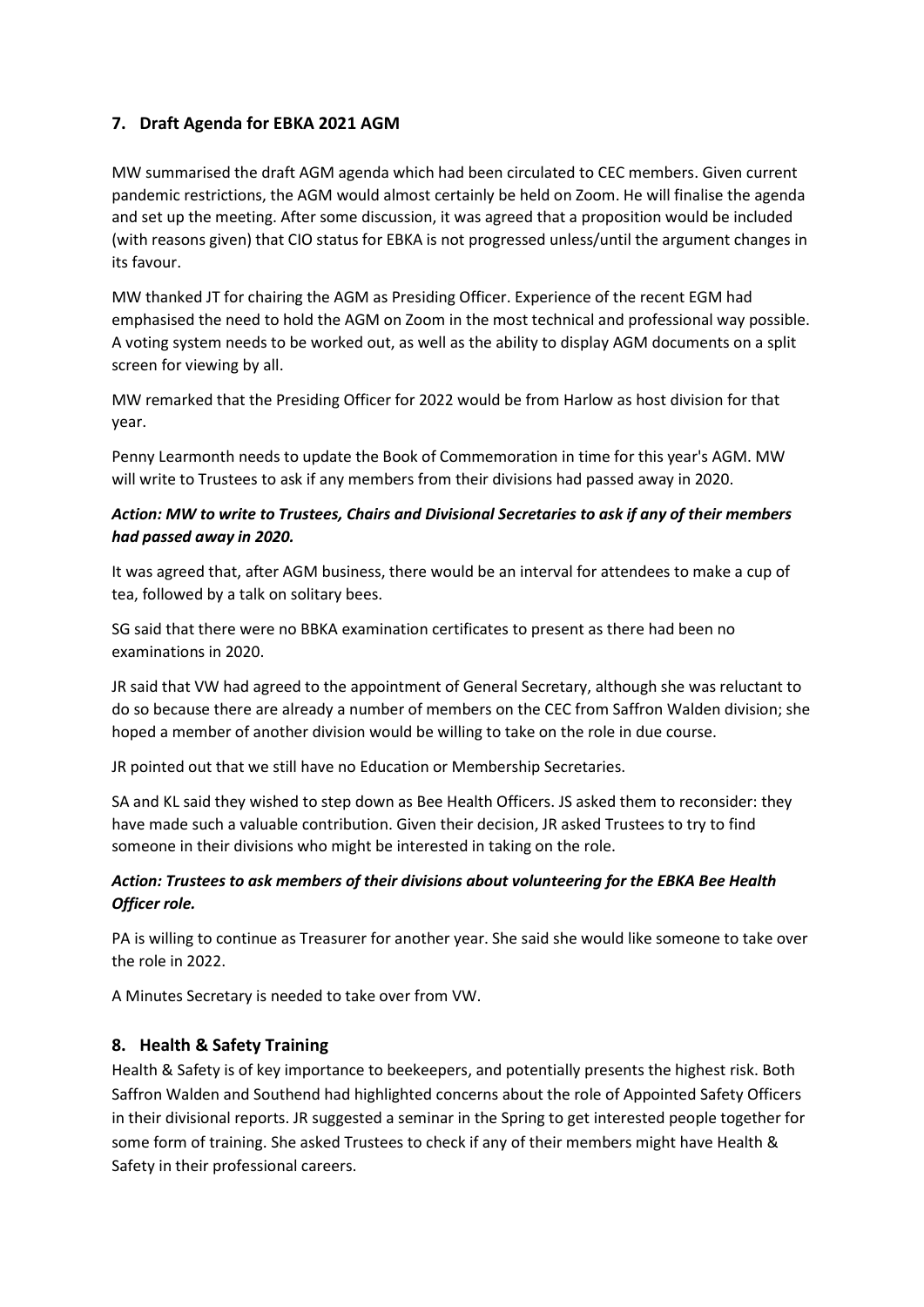### Action: Trustees to ask their members if anyone has professional Health & Safety expertise.

### 9. Questions arising from Divisional Reports and Secretaries Reports

A few divisional reports had arrived during the meeting. No other questions were raised.

### 10. Correspondence

JR reminded the committee that Tony Rand had sent an email to the CEC stating his reasons for resigning as EBKA Trustee. She suggested that the contents of the email needed to go through due process. MW will write to Tony Rand saying that the CEC will send a formal acknowledgement in due course. This was agreed.

### Action: MW to write to TR acknowledging his email re resignation as Trustee

MW had received an email from Martin Smith about eR2 and will forward it to JT.

SG had informed the CEC about changes to the BBKA Examinations System and this had been noted. JT highlighted that the new system will go live in February, migrating data from the old BBKA Exam system. It will use contact details as held in eR2 and updated by membership secretaries. JT recommends we review the wording of the EBKA GDPR and Privacy statements to confirm that the additional usage of data is covered. SC said that we need to be sure that people who are holding our information supply us with their Privacy Policies so we can be sure we are covered.

## Action: TG to add to the agenda of the next Governance meeting a review of the wording of the EBKA Privacy Policy re the new BBKA Examinations Database.

KL thanked JT for all her valuable help with eR2 for Epping Divisions.

JR thanked AL and SC for attending the meeting.

NH asked for permission to pay a bill of £40 for our web domain name. This payment was approved.

### 11. Dates (& venue) for 2021 CEC meetings

MW had circulated future dates for meetings in 2021: they will be on the first Tuesday of the relevant month. It is envisaged that meetings would take place on Zoom at least during the first half of the year.

# NEXT MEETING – Tuesday 16 March at 7.30 pm via Zoom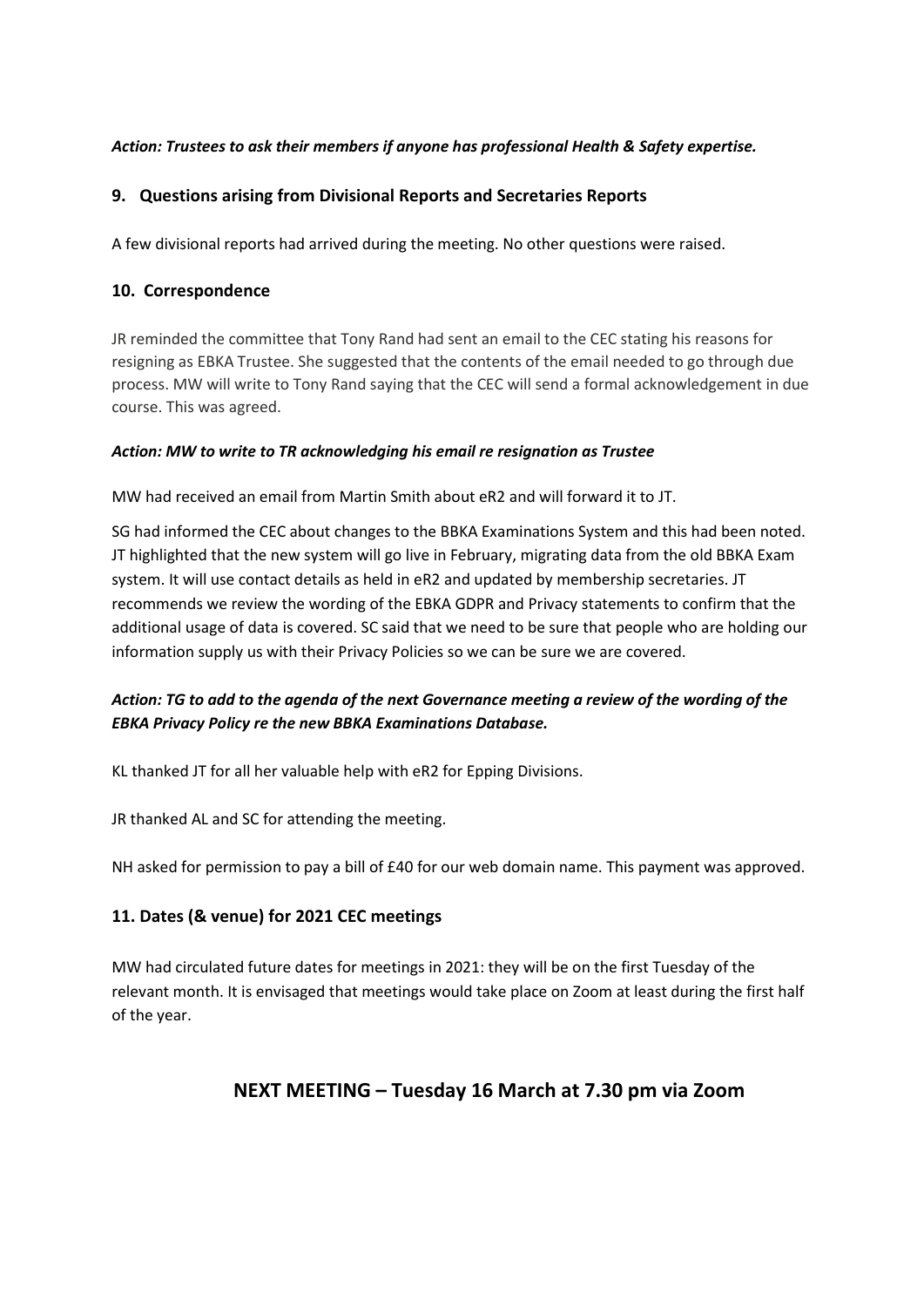| <b>Action</b><br>date | Owner           | <b>Action</b>                                                                                                                                                                 | <b>Action</b><br>due date | Update  | <b>Status</b> |
|-----------------------|-----------------|-------------------------------------------------------------------------------------------------------------------------------------------------------------------------------|---------------------------|---------|---------------|
| 3/3/20                | Trustees        | Ensure that their committees have<br>elected Safety Officers to cover Risk<br>Assessments for all events, and the<br>CEC Event Safety Officers to cover<br>all County events. | 30/3/20                   |         | open          |
| 7/7/20                | <b>MW</b>       | Handle relevant documentation<br>relating to EBKA shares in Bee Craft<br>Ltd                                                                                                  | 1/9/20                    | Ongoing | open          |
| 1/9/20                | <b>TG</b>       | Organise a quote from an<br>independent catering company for<br>the THL                                                                                                       | 3/11/20                   |         | open          |
| 3/11/20               | KL              | Send invoices for Bee Health to PA                                                                                                                                            | 4/12/20                   |         | open          |
| 3/11/20               | PA              | Update Gift Aid Guidance for<br>Treasurers doc                                                                                                                                | 4/12/20                   |         | open          |
| 3/11/20               | <b>TG</b>       | Section on Data Requests to be<br>agreed by Governance<br>Subcommittee and added to<br>Privacy Policy as an Addendum.                                                         | 4/12/20                   |         | open          |
| 5/1/21                | <b>TG</b>       | Add points raised at November CEC<br>meeting about the Privacy Policy to<br>next GSC meeting agenda                                                                           | 1/2/21                    |         | open          |
| 5/1/21                | <b>NH</b>       | Add list of CEC postholders with<br>their ebka email addresses to the<br>website.                                                                                             | 1/2/21                    |         | open          |
| 5/1/21                | PA              | Research and appoint an accounts<br>examiner                                                                                                                                  | 1/2/21                    |         | open          |
| 5/1/21                | Trustees        | Check with their Divisional<br>Treasurers whether their accounts<br>can be delivered on time to PA.                                                                           | 1/2/21                    |         | open          |
| 5/1/21                | <b>Trustees</b> | Provide JR with information about<br>divisional leases.                                                                                                                       | 1/2/21                    |         | open          |
| 5/1/21                | <b>MW</b>       | Write to Trustees, Chairs and<br>Divisional Secretaries to ask if any<br>of their members had passed away<br>in 2020.                                                         | 1/2/21                    |         | open          |
| 5/1/21                | <b>Trustees</b> | Ask members of their divisions<br>about volunteering for the EBKA<br>Bee Health Officer role.                                                                                 | 1/2/21                    |         | open          |
| 5/1/21                | <b>Trustees</b> | Ask their members if anyone has                                                                                                                                               | 1/2/21                    |         | open          |